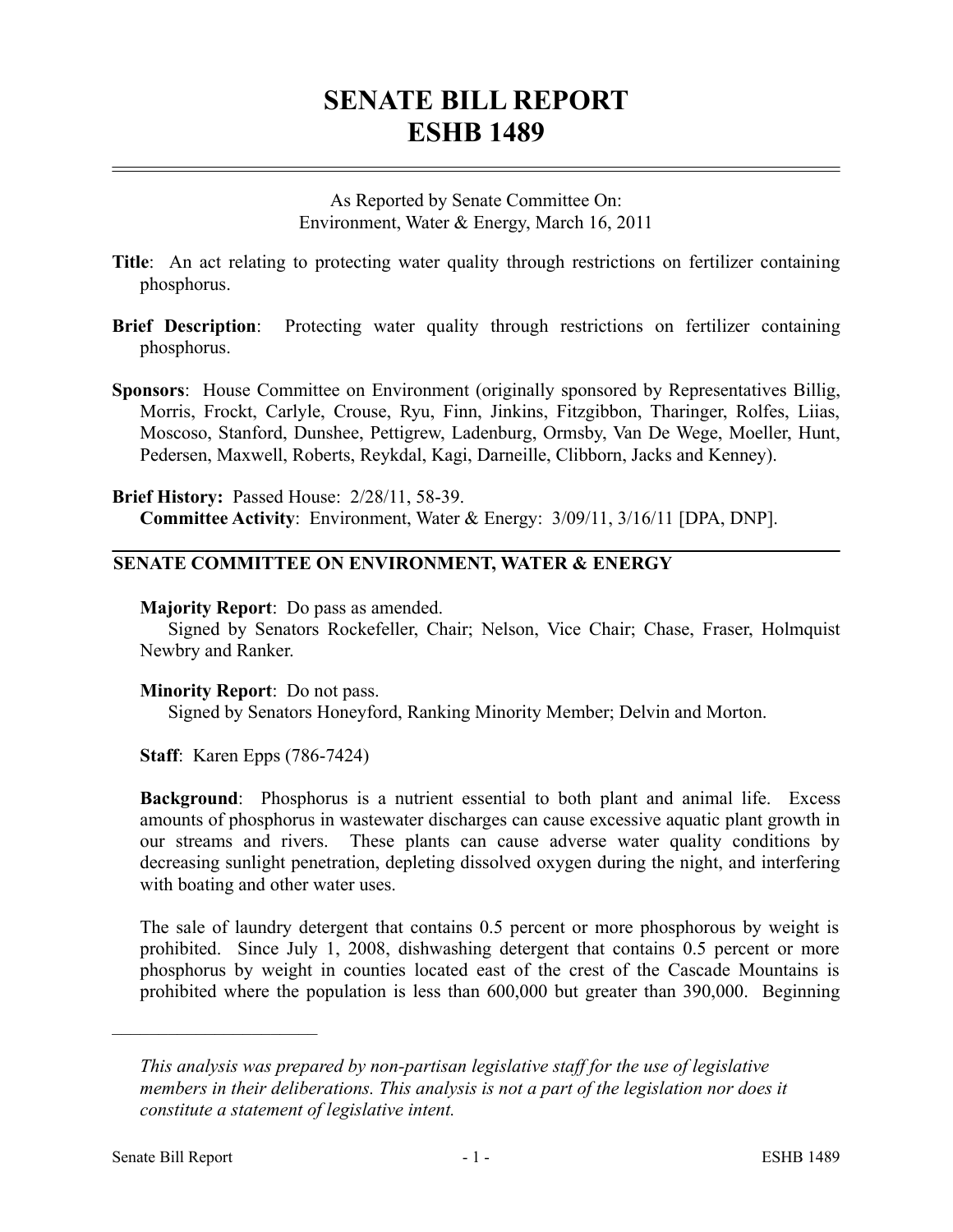July 1, 2010, the restriction on the sale of dishwashing detergent that contains more than 0.5 percent or more phosphorous by weight is effective statewide. The sale and distribution of detergents for commercial and industrial uses are exempt from the phosphorus limitation.

Commercial fertilizer must be registered with the Washington Department of Agriculture (WSDA) to be distributed. Registering with the WSDA includes the creation of a label for each product. Most packaged commercial fertilizers must have, placed on or affixed to the package, a conspicuous label stating in a clear, legible form the product name, the net weight, the brand, and the grade. Both the registration form submitted to the WSDA and label must identify if the products are waste-derived fertilizers, micronutrient fertilizers, or fertilizer materials containing phosphate. It is unlawful to distribute misbranded commercial fertilizer.

**Summary of Bill (Recommended Amendments)**: Beginning on January 1, 2013, the sale and application of turf fertilizer that is labeled as containing phosphorus to turf is prohibited. Additionally, a person may not apply turf fertilizer to turf when the ground is frozen or intentionally apply turf fertilizer to an impervious surface. These prohibitions do not apply if the fertilizer is being used to establish or repair grass during a growing season, for adding phosphorus to soils with deficient plant-available phosphorus levels, or for application to pasture lands, houseplants, flower or vegetable gardens, or agricultural or silvicultural lands. If a retailer can show proof that turf fertilizer that is labeled as containing phosphorus was in stock and physically in the retail location before January 1, 2012, the retail location may sell that product until it is sold out. Retailers may not display turf fertilizers labeled as containing phosphorus unless the product is also labeled for one of the permitted uses.

Local governments are not required to enforce or monitor compliance with the restrictions on the sale and application of turf fertilizer. Local governments may not adopt a local ordinance that is less restrictive than the sale and application of turf fertilizer restrictions contained in this act.

**EFFECT OF CHANGES MADE BY ENVIRONMENT, WATER & ENERGY COMMITTEE (Recommended Amendments)**: Provides that if a retailer can show proof that turf fertilizer that is labeled as containing phosphorus was in stock and physically in the retail location before January 1, 2012, the retail location may sell that product until it is sold out.

Removes the provision providing that local governments may adopt more restrictive ordinances on the use of turf fertilizer that is labeled as containing phosphorus.

Provides that turf fertilizer does not include organic-based products where the phosphorus component is derived solely from organic materials.

**Appropriation**: None.

**Fiscal Note**: Available.

**Committee/Commission/Task Force Created**: No.

**Effective Date**: The bill takes effect on January 1, 2013.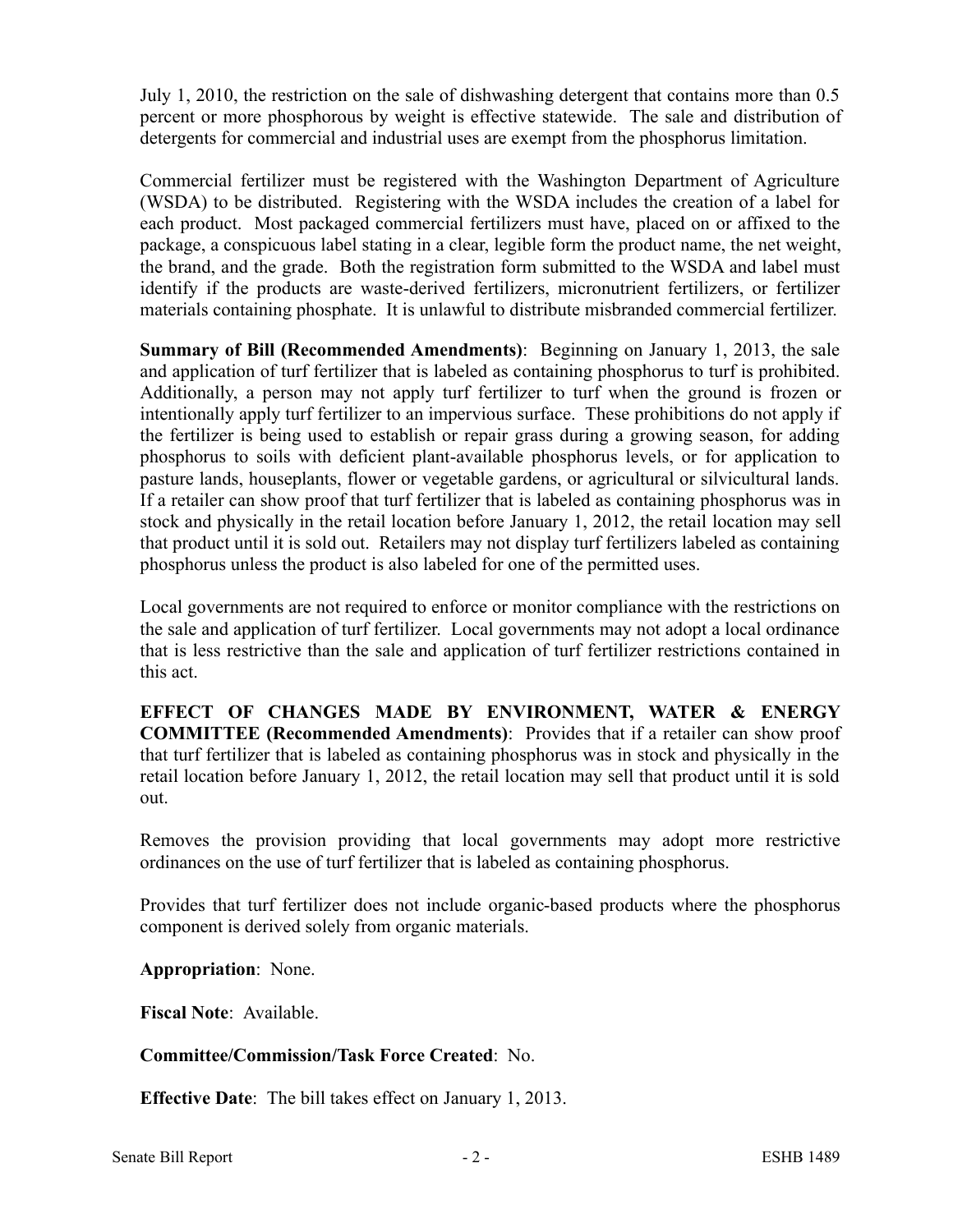**Staff Summary of Public Testimony on Engrossed Substitute House Bill**: PRO: Phosphorus contributes to toxic algae blooms that are dangerous to our wildlife, pets, and people. It is a significant problem all over the state, particularly in Lake Spokane, Green Lake, and Lake Whatcom, but also in many other water bodies throughout our state. This bill will make our lakes and rivers cleaner and healthier by limiting the use of phosphorus in certain fertilizers, and provides that those users that need fertilizer with phosphorus will be able to continue using fertilizer with phosphorus. Phosphorus is not needed on healthy lawns, but it is often applied unnecessarily. In other states where this has been implemented there has been a reduction in phosphorus in the water and an improvement in water quality with no ill effects on lawns. This bill will deal with non-point pollutions without putting a burden onto our citizens, and will address one source of phosphorus that pollutes our rivers and lakes. This approach to controlling pollutants is applicable statewide. This is a costeffective way to address this non-point pollution. This bill provides an easy way to reduce phosphorus loading in our fresh water bodies and make them safe for swimming, boating, and public use. Algae feeds on phosphorus. Algae blooms affect everyone who uses the lake. This is a proactive way to protect water quality. Recently, EPA has approved this type of legislation as a load reduction method in Total Maximum Daily Loads (TMDLs), which can save local jurisdictions hundreds of thousands of dollars in TMDL work. Organic formulation binds to the root hairs and the soil particles, so it is a low leachable phosphorus component. This bill will help with compliance with the TMDL on the Spokane River, and is modeled after a similar bill that passed in Wisconsin.

CON: What soil scientists and agricultural producers know is that the unique characteristic of phosphorus is to tie up or bond with the soil particles. Therefore, if phosphorus moves at all, it is at a very low rate at or near soil saturation. Phosphorus is phosphorus no matter what the source, so differentiating from organic and inorganic phosphorus is not logical. This bill needs some accountability measures, including determining where the phosphorus is coming from and if this bill is making a difference. There needs to be an educational model involving the 4-Rs, the right product, applied at the right rate, at the right time, and in the right place. The flaws in the bill include the wild statements at the beginning and the exemption for organics. There is interest in seeing golf course superintendents who are trained and certified be exempt from this bill. Less than 0.1 percent of Washington's water bodies have high phosphorus levels. Phosphorus gets into the water from many sources, including decaying vegetation, failing septic systems, pet waste, and geese; can all be significant contributors. Regulating something because it is easy without addressing root causes of the problem accomplishes nothing. Factors responsible for algae blooms are complex and no individual environmental cause controls algae blooms. Several jurisdictions have limited the use of phosphorus fertilizer and none of them have shown improvements connected to the ban.

OTHER: This bill addresses WSDA as the lead agency, focuses the restrictions to turf fertilizer, and fixes the inconsistencies that existed between the regulatory requirements for use and the regulatory requirements for distribution. There are two remaining concerns with the bill, specifically whether fertilizers derived from organic materials and biosolids should be exempt and whether violations of the use should be different than other violations concerning the regulation of fertilizer. Professionalism and competency cannot be legislated. This is a feel good mandate for a real problem. There is a serious need to continue to educate everyone on the use of fertilizer, not just fertilizer containing phosphorus. It would be